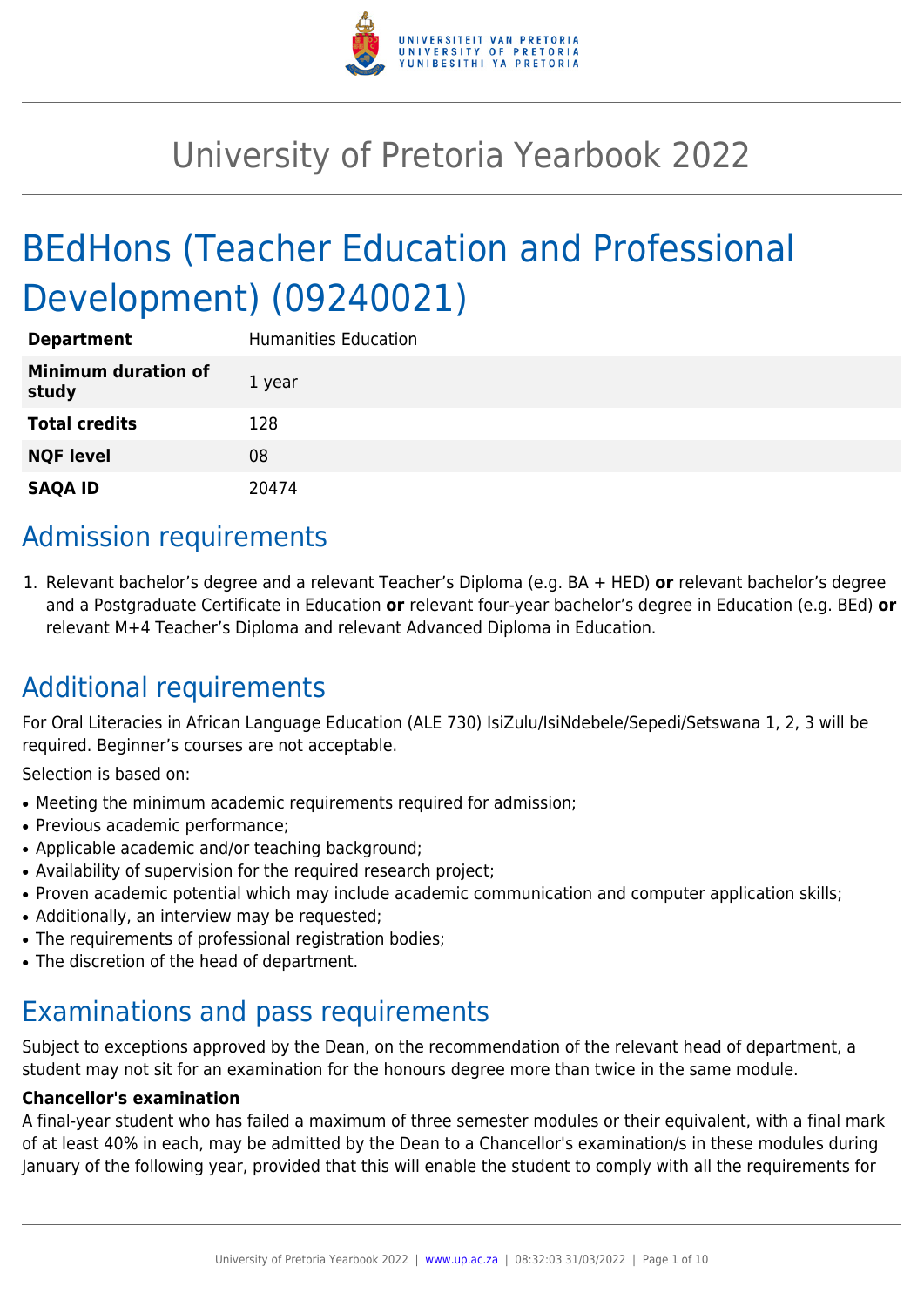

the degree.

# Research information

A research project is compulsory and must be handed in for examination, as prescribed by the particular department.

# Pass with distinction

The degree is conferred with distinction on a student who has obtained an average of at least 75%, with a minimum of 70% in each module (no rounding).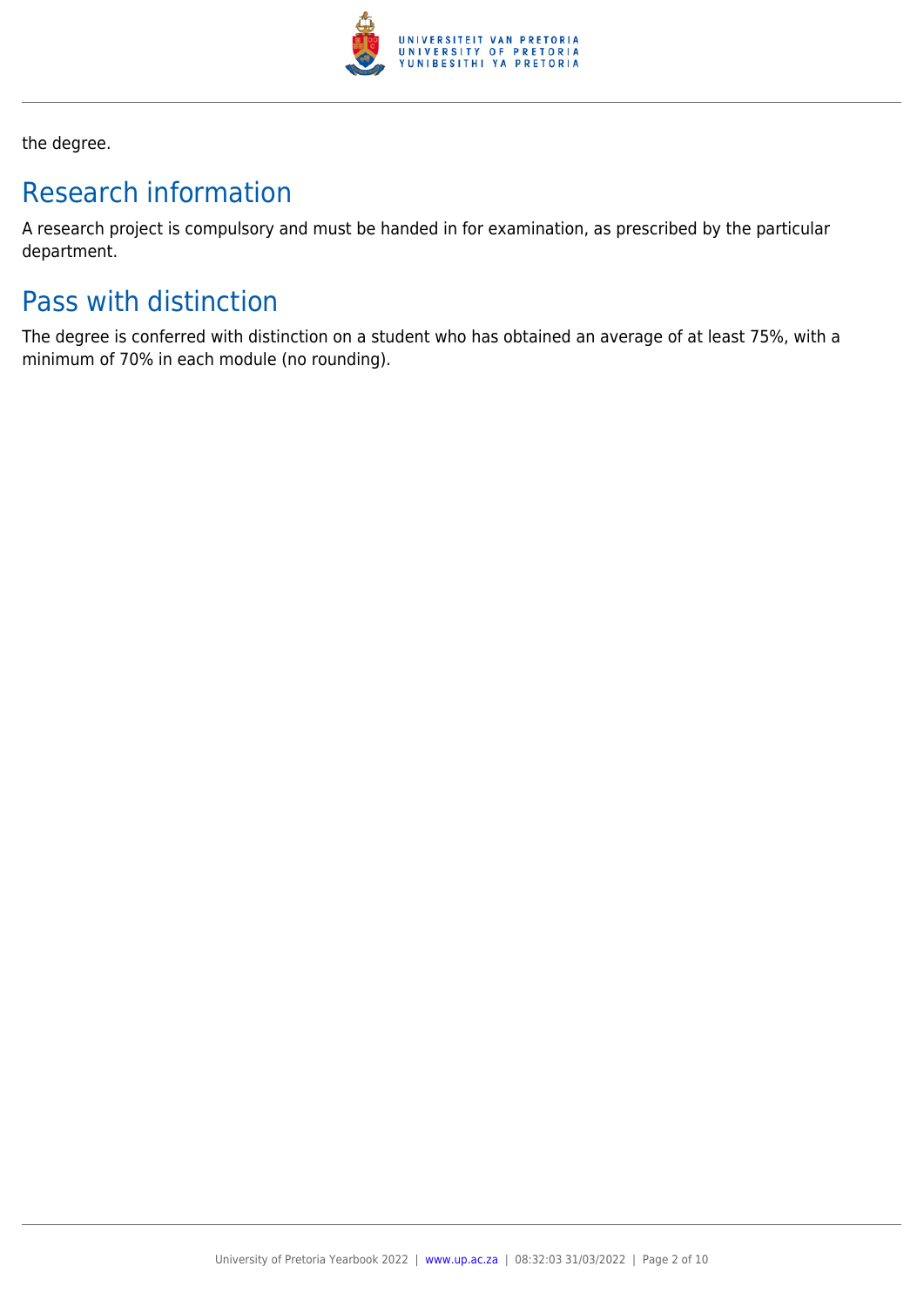

# Curriculum: Final year

**Minimum credits: 128**

# **Fundamental modules**

# **Part 2: Research report 780 (CDV 780)**

| <b>Module credits</b>         | 16.00                          |
|-------------------------------|--------------------------------|
| <b>NQF Level</b>              | 08                             |
| <b>Prerequisites</b>          | <b>NMQ 755</b>                 |
| <b>Language of tuition</b>    | Module is presented in English |
| <b>Department</b>             | <b>Humanities Education</b>    |
| <b>Period of presentation</b> | Semester 2                     |
|                               |                                |

#### **Module content**

Supervised research project of limited scope. Use qualitative and/or quantitative methods. Writing a short report.

## **Part 1: Research proposal 755 (NMQ 755)**

| <b>Module credits</b>         | 16.00                          |
|-------------------------------|--------------------------------|
| <b>NQF Level</b>              | 08                             |
| Language of tuition           | Module is presented in English |
| <b>Department</b>             | Humanities Education           |
| <b>Period of presentation</b> | Semester 1                     |

#### **Module content**

Guided literature research, formulation of a conceptual framework and development of a research proposal for a supervised research project of limited scope.

# **Core modules**

## **Assessment approaches and instruments 711 (API 711)**

| <b>Module credits</b>         | 16.00                                        |
|-------------------------------|----------------------------------------------|
| <b>NQF Level</b>              | 08                                           |
| <b>Prerequisites</b>          | No prerequisites.                            |
| Language of tuition           | Module is presented in English               |
| <b>Department</b>             | Science Mathematics and Technology Education |
| <b>Period of presentation</b> | Semester 2                                   |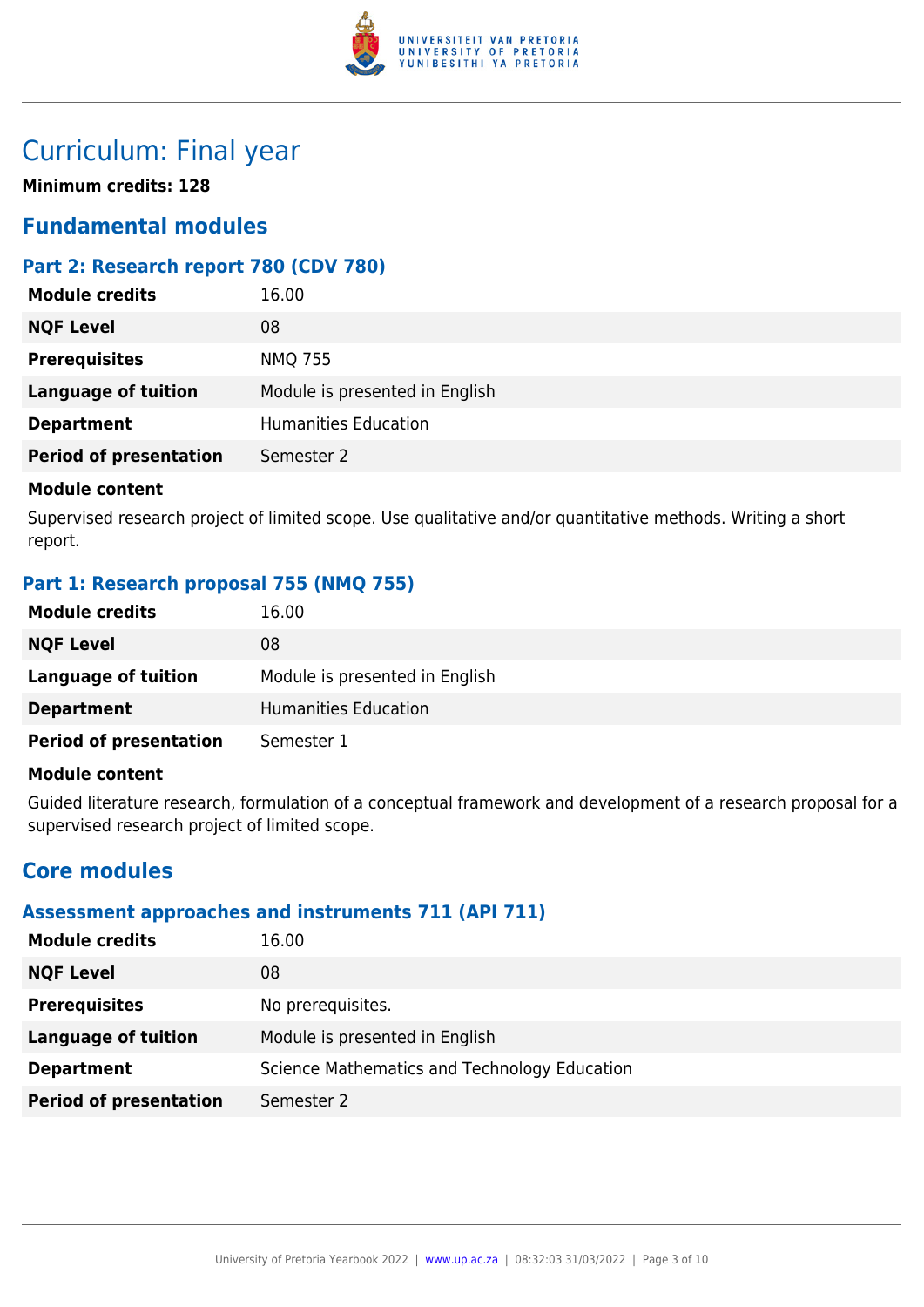

Foundations, principles and ethics of assessment practices. International trends. Quantitative and qualitative modes of assessment and appropriate instruments. Generating evidence for assessment. Assessment and quality assurance. Techniques of computer-based assessment.

## **Curriculum development 710 (CDD 710)**

| <b>Module credits</b>         | 16.00                                        |
|-------------------------------|----------------------------------------------|
| <b>NQF Level</b>              | 08                                           |
| <b>Prerequisites</b>          | No prerequisites.                            |
| <b>Language of tuition</b>    | Module is presented in English               |
| <b>Department</b>             | Science Mathematics and Technology Education |
| <b>Period of presentation</b> | Semester 1 or Semester 2                     |

#### **Module content**

Principles and foundations of curriculum/programme design and development. International and national models and trends in curriculum/programme development. Principles of outcomes-based programming in the SAQA context. Curriculum development models and instruments in action. Situation and task analysis needs assessment. Development. Dissemination. Implementation as a change process. Assessment and evaluation.

## **Philosophy and social imperatives of education 711 (EDS 711)**

| <b>Module credits</b>         | 16.00                          |
|-------------------------------|--------------------------------|
| <b>NQF Level</b>              | 08                             |
| <b>Prerequisites</b>          | No prerequisites.              |
| <b>Language of tuition</b>    | Module is presented in English |
| <b>Department</b>             | <b>Educational Psychology</b>  |
| <b>Period of presentation</b> | Semester 1                     |

#### **Module content**

Meta-theories in education. Empiricism; rational empiricism; critical rationalism; critical theory; phenomenology; hermeneutics; system theory; philosophies in education: traditional philosophies; indigenous (African) philosophies. The influence of modernism and postmodernism on education. Sociological imperatives for education. Theories of societal change and roles and values of education. Comparative perspectives on learning theories and their meaning for education.

#### **Educational research methodology 745 (NMQ 745)**

| <b>Module credits</b>         | 16.00                                        |
|-------------------------------|----------------------------------------------|
| <b>NQF Level</b>              | 08                                           |
| Language of tuition           | Module is presented in English               |
| <b>Department</b>             | Science Mathematics and Technology Education |
| <b>Period of presentation</b> | Semester 1                                   |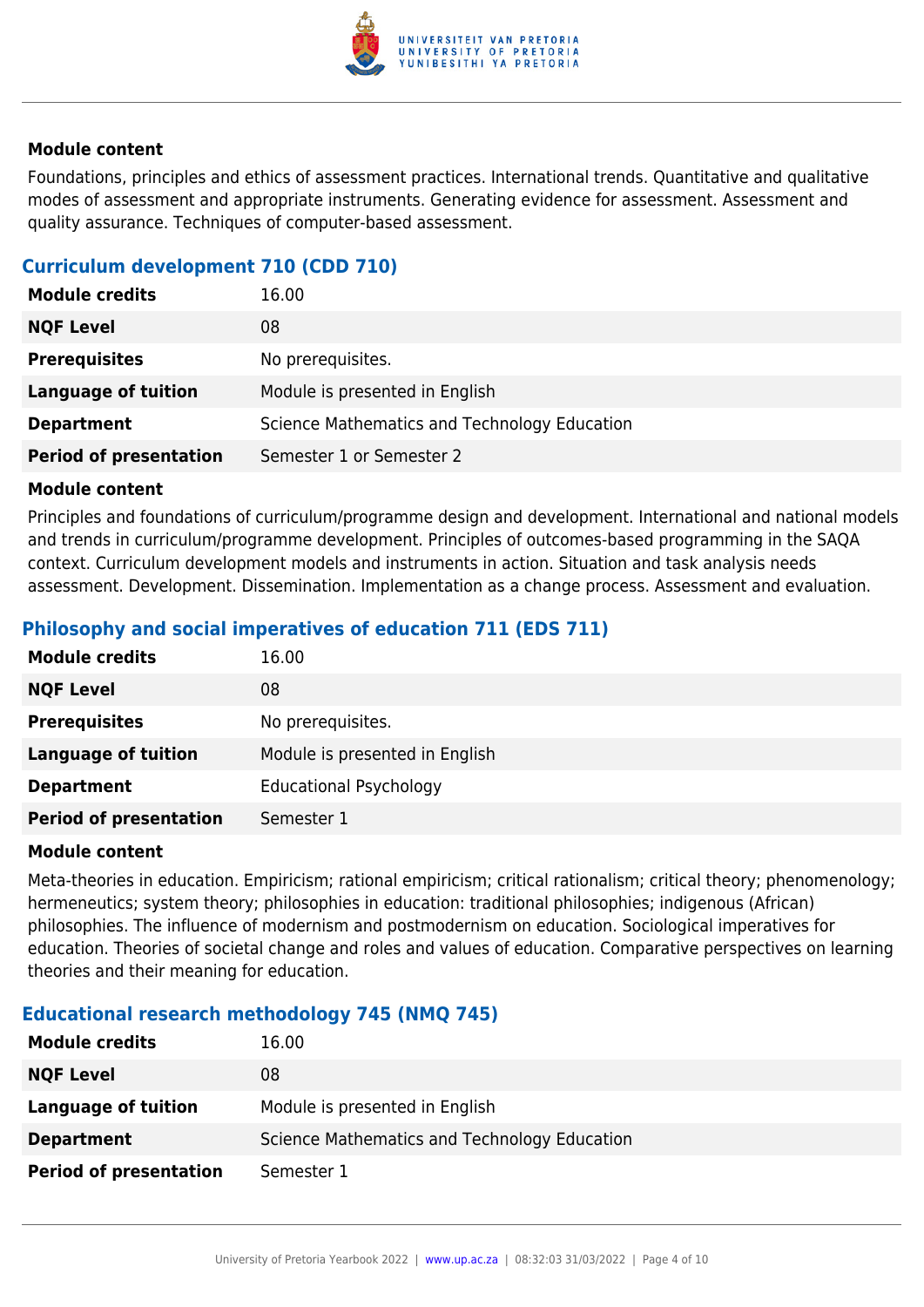

The nature of educational enquiry: contexts of research, research ethics, truth, rationality, subjectivity and objectivity; Quantitative and qualitative modes of enquiry, research designs and data collection techniques. Various approaches to qualitative research including case study research, historical research, ethnographic research, and action research. Basic concepts and principles of quantitative research. Statistical techniques in the educational research process. Survey methodology and questionnaire design. Classification and graphical representation of data. Descriptive measures. Statistical inference. Data-processing procedures. Parametric versus non-parametric tests. Some test statistics (e.g. F-Test and T-test). Formulating a research methodology for a limited project.

## **Professional development 710 (PFO 710)**

| <b>Module credits</b>         | 16.00                          |
|-------------------------------|--------------------------------|
| <b>NQF Level</b>              | 08                             |
| Language of tuition           | Module is presented in English |
| <b>Department</b>             | Humanities Education           |
| <b>Period of presentation</b> | Semester 2                     |

#### **Module content**

Professional development as educator to optimise independence, interdependence, and self-renewal. Implementing principles of personal vision, personal leadership, personal management, interpersonal leadership, creative cooperation, and balanced self-renewal through action research.

# **Elective modules**

#### **Oral Literacies in African Language Education 730 (ALE 730)**

| <b>Module credits</b>         | 16.00                                                                       |
|-------------------------------|-----------------------------------------------------------------------------|
| <b>NQF Level</b>              | 08                                                                          |
| <b>Prerequisites</b>          | IsiZulu/IsiNdebele/Sepedi/Setswana 1, 2, 3 (Beginners courses not accepted) |
| <b>Contact time</b>           | 7 lectures                                                                  |
| <b>Language of tuition</b>    | IsiZulu/IsiNdebele/Sepedi/Setswana                                          |
| <b>Department</b>             | <b>Humanities Education</b>                                                 |
| <b>Period of presentation</b> | Semester 1 or Semester 2                                                    |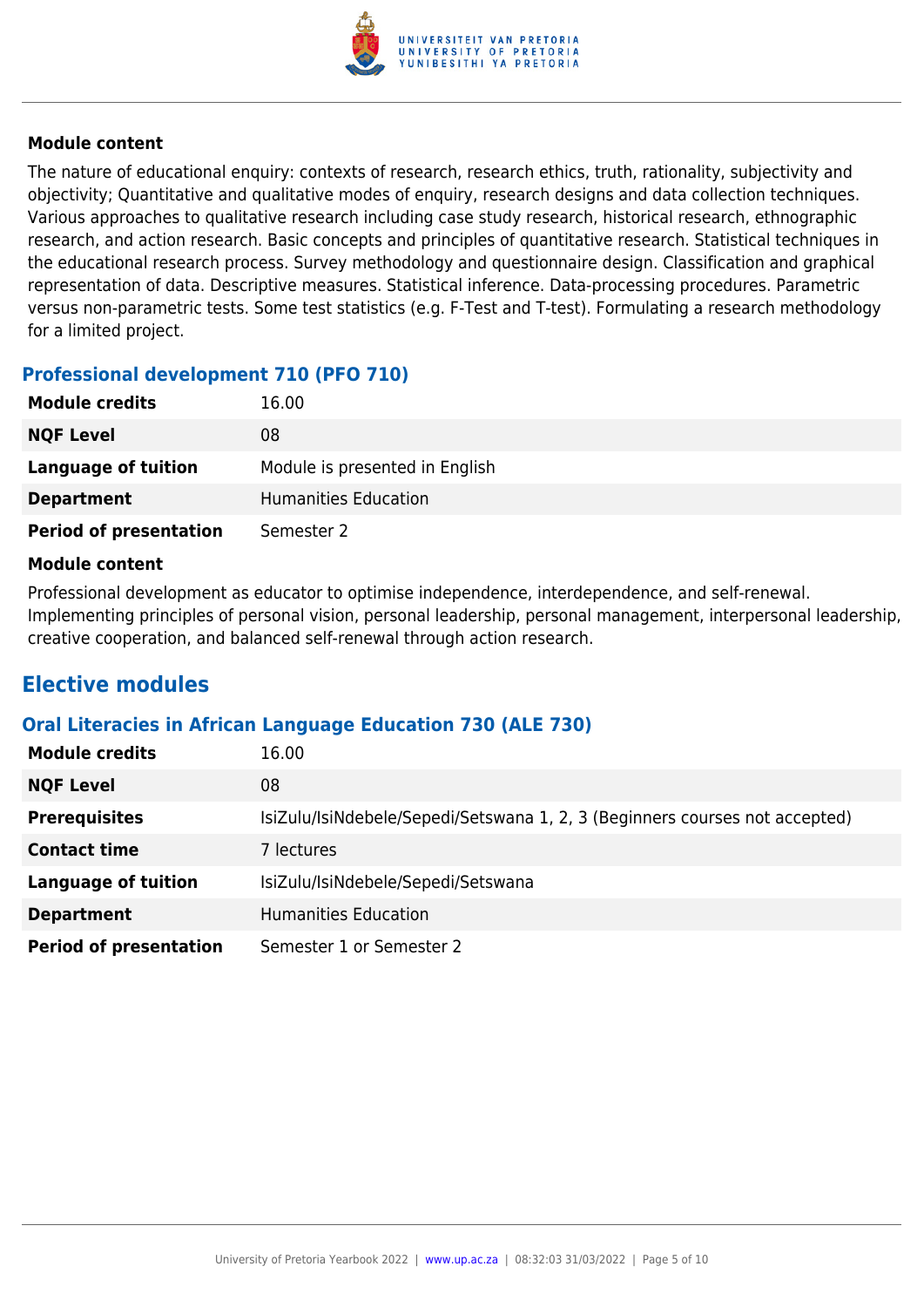

The aim of this postgraduate module is to equip students with the advanced pedagogical knowledge and research in oral literacies in African languages. This includes among others students' conceptualisation of issues dealing with language planning and policies, literacy in African oral literature, conceptualisation of ideas to promote and intellectualise African languages to suit the demands of modern learners. The significance of this module will be to:

- provide the students with the knowledge that oral traditional literacy is fundamental to one's identity and provides a sense of community and personal value
- give students a platform to be able to explore the historical development of orality as the core and foundation of African literature
- fully understand the nature of African literature and its genres
- appreciate its value and contribution to modern society and the morality it brings to the community or nation.

# **Creative Arts Education 730 (CAE 730)**

| <b>Module credits</b>         | 16.00                          |
|-------------------------------|--------------------------------|
| <b>NQF Level</b>              | 08                             |
| <b>Prerequisites</b>          | No prerequisites.              |
| <b>Contact time</b>           | 7 lectures                     |
| <b>Language of tuition</b>    | Module is presented in English |
| <b>Department</b>             | <b>Humanities Education</b>    |
| <b>Period of presentation</b> | Semester 1 or Semester 2       |

#### **Module content**

The module aims to equip and develop research scholarship on interdisciplinary Creative Arts Education. Critical investigations and analysis of policy documents and existing practices will encompass formal, informal and nonformal contexts of integrated Creative Arts Education. The exploration to work academically and determining theoretical underpinnings towards the transformation of an interdisciplinary Creative Arts Education in an everchanging local and global post-colonial research society is developed. This will include processing new information and developing critical analytical thoughts about the engagement with research that are central to Creative Arts education.

#### **Diversity in education 720 (EDI 720)**

| <b>Module credits</b>         | 16.00                          |
|-------------------------------|--------------------------------|
| <b>NQF Level</b>              | 08                             |
| <b>Prerequisites</b>          | No prerequisites.              |
| <b>Language of tuition</b>    | Module is presented in English |
| <b>Department</b>             | <b>Humanities Education</b>    |
| <b>Period of presentation</b> | Semester 1                     |
|                               |                                |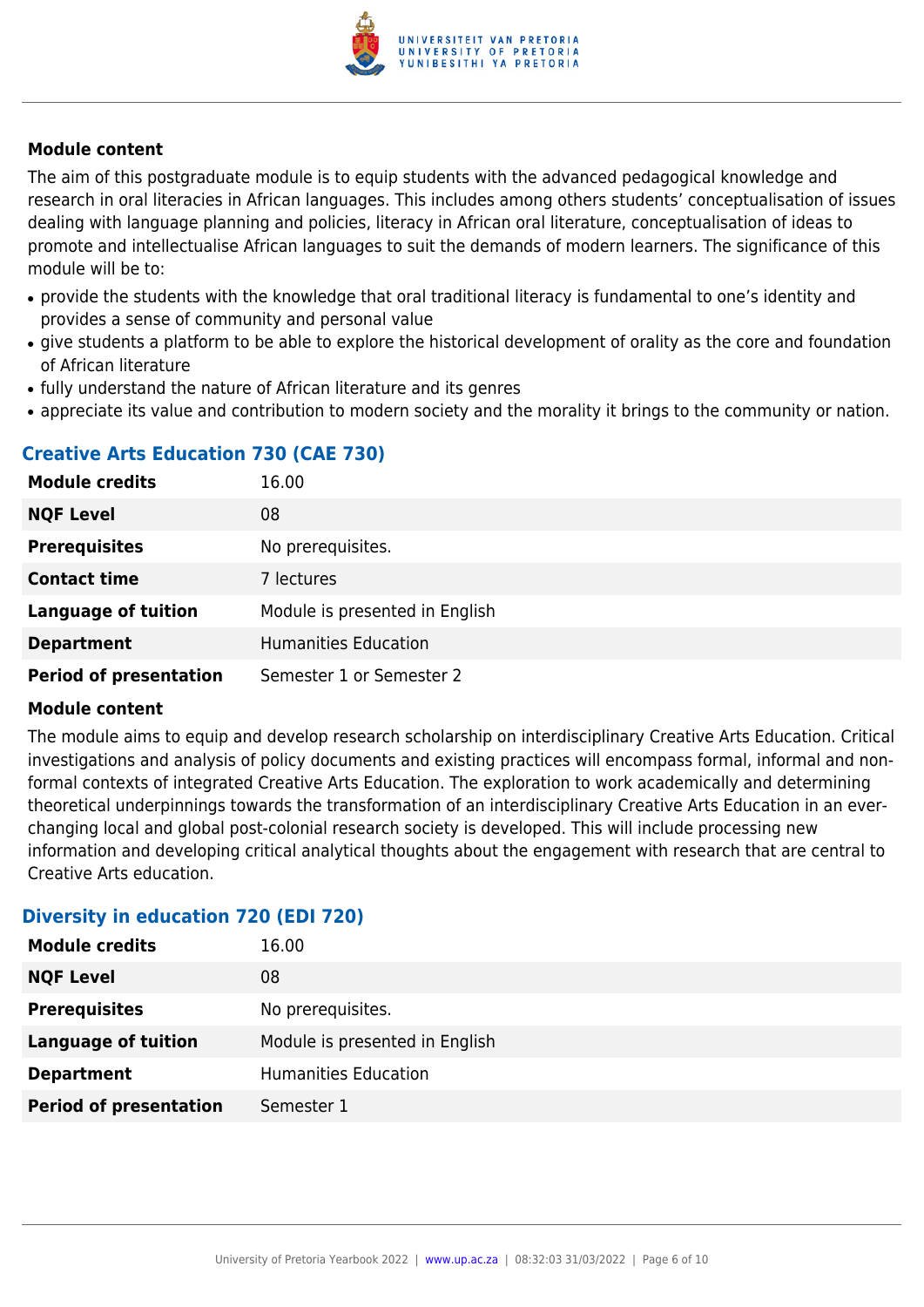

Visions of education for a multicultural society strive for equity of opportunity to learn, largely through the convergence of three practices: heterogeneous grouping, highly interactive instruction that appeals to a wide variety of learning styles, and inclusive curricula. A constructivist understanding of education, in which learners are active architects of meaning, permeates this collaborative vision of education. From a multicultural perspective, all students should receive an education that continuously affirms human diversity; one that embraces the history and culture of all racial groups and that teaches people to take charge of their own destinies.

# **Gender in education 730 (GEE 730)**

| <b>Module credits</b>         | 16.00                          |
|-------------------------------|--------------------------------|
| <b>NQF Level</b>              | 08                             |
| <b>Prerequisites</b>          | No prerequisites.              |
| Language of tuition           | Module is presented in English |
| <b>Department</b>             | <b>Humanities Education</b>    |
| <b>Period of presentation</b> | Semester 1 or Semester 2       |

#### **Module content**

This module is informed by a commitment to gender equality and gender justice. It explores the concept of gender in various educational settings. It entails the intersecting relationships between gender, curriculum and identity by including related topics such as feminism and its origins, masculinity and femininity in the classroom and LGBTI issues in education among other. The module further explores topics such as gendered relationships between dominant and marginalised subjects, gender curriculum and young children as well as sexuality and the curriculum. It aims to develop a gendered awareness of how the curriculum operates in terms of curricula policies, classroom practices and materials and how this influences the construction of gendered identities.

## **Perspectives in Geography Education 730 (GEO 730)**

| <b>Module credits</b>         | 16.00                          |
|-------------------------------|--------------------------------|
| <b>NQF Level</b>              | 08                             |
| <b>Prerequisites</b>          | No prerequisites.              |
| <b>Contact time</b>           | 7 lectures                     |
| <b>Language of tuition</b>    | Module is presented in English |
| <b>Department</b>             | <b>Humanities Education</b>    |
| <b>Period of presentation</b> | Semester 1 or Semester 2       |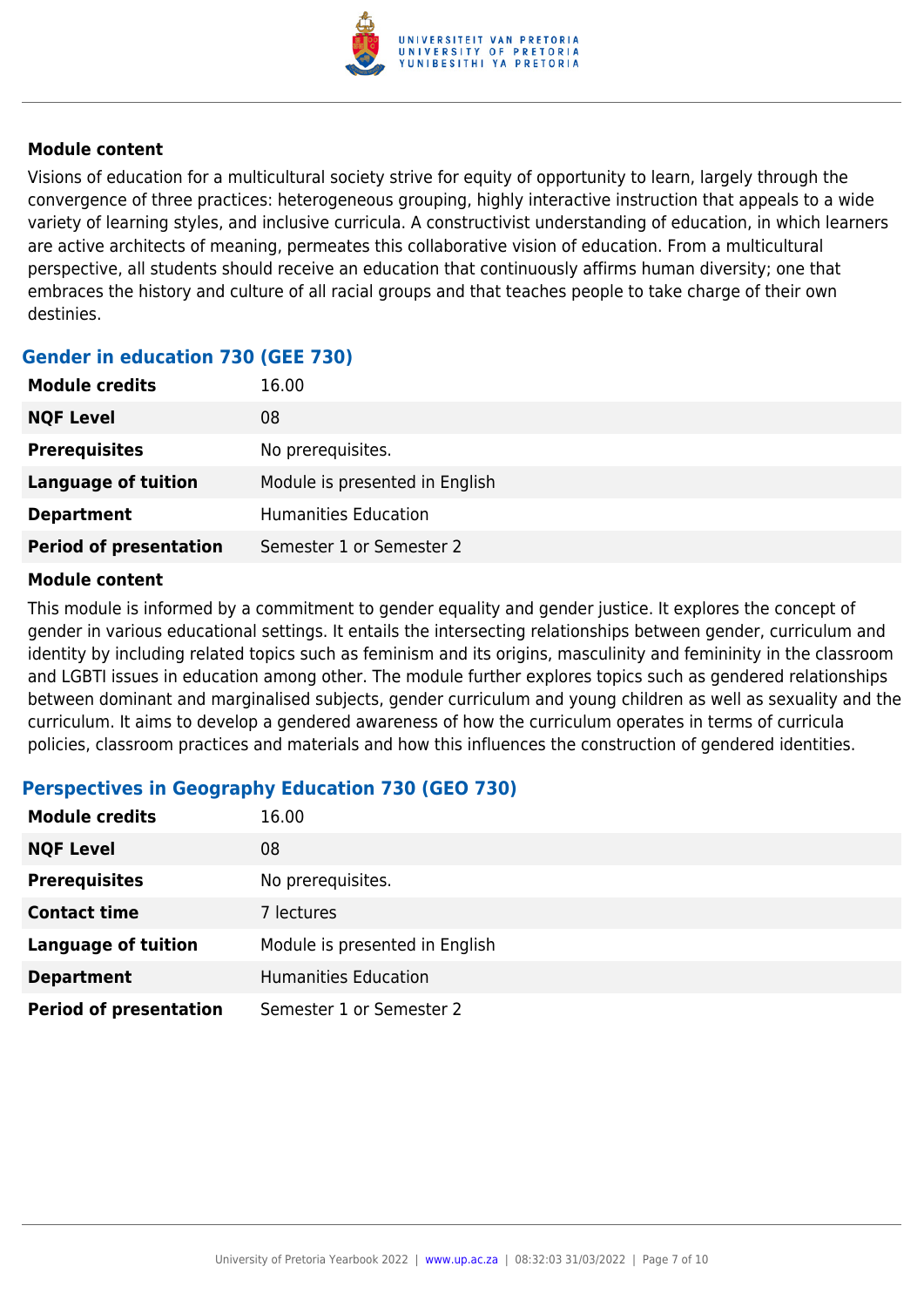

This module is informed by a commitment to greater depth of Pedagogical Content Knowledge (PCK) in Geography Education. It explores the concept of PCK, and how PCK can be developed amongst Geography Teachers, to make Geography teaching and learning more effective. The module also examines 'alternate' conceptions and misconceptions in Geography; and how a stronger and more well developed PCK can empower teachers to become 'Master Teachers' of Geography. A special emphasis on the importance and value of Graphicacy and Spatial Thinking (and Spatial Technologies) will be applied to the teaching approach of this module, for Geography Education. In the process, various methodologies, policies, the CAPS document and assessment practices in more effectively teaching Geography will be unpacked, researched and explored.

#### **History education 730 (HIE 730)**

| <b>Module credits</b>         | 16.00                          |
|-------------------------------|--------------------------------|
| <b>NQF Level</b>              | 08                             |
| <b>Prerequisites</b>          | No prerequisites.              |
| <b>Language of tuition</b>    | Module is presented in English |
| <b>Department</b>             | <b>Humanities Education</b>    |
| <b>Period of presentation</b> | Semester 1 or Semester 2       |

#### **Module content**

The module aims to examine and debate the nature of African History and how it manifests itself within African and non-African school contexts. Selected issues related to the teaching of African History such as Eurocentrism; African scepticism; Gender; Racism; African indigenous historical knowledge; postcolonialism; decolonisation and the nature of historical evidence on Africa will be engaged with. In the process methodologies, policies and theories to teach African History effectively will be explored.

## **Multi-literacies 730 (JGL 730)**

| <b>Module credits</b>         | 16.00                                                        |
|-------------------------------|--------------------------------------------------------------|
| <b>NQF Level</b>              | 08                                                           |
| <b>Prerequisites</b>          | Any undergraduate equivalent language and/or literacy module |
| <b>Contact time</b>           | 7 lectures                                                   |
| <b>Language of tuition</b>    | Module is presented in English                               |
| <b>Department</b>             | <b>Humanities Education</b>                                  |
| <b>Period of presentation</b> | Semester 1 or Semester 2                                     |

#### **Module content**

This module introduces the concepts of multi-literacies and multimodality highlighting the importance of these when teaching learners from diverse linguistic and cultural communities. The topics dealt with in this module should not be seen in isolation but are interrelated and are applicable to teaching in the global classroom. Topics include, among others, language and literacies; language acquisition theories; current language policies; the multilingual classroom; English as a lingua franca; World Englishes; globalisation and school and social literacies. The student is expected to design appropriate applications of various concepts in innovative classroom practices that reflect an advanced knowledge of key South African texts, policies and issues as addressed in this module.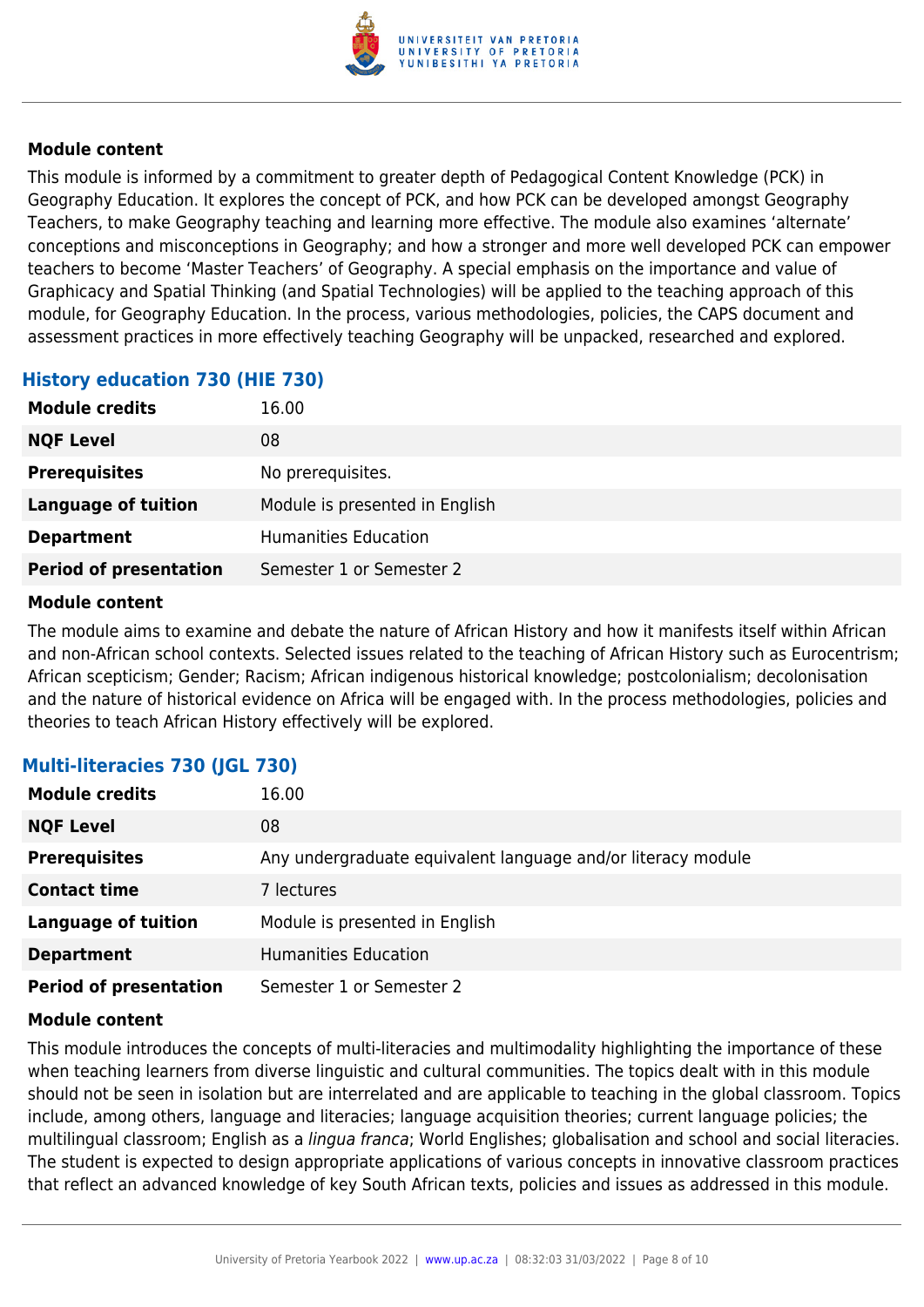

# **Life orientation education 710 (JLO 710)**

| <b>Module credits</b>         | 16.00                          |
|-------------------------------|--------------------------------|
| <b>NQF Level</b>              | 08                             |
| Language of tuition           | Module is presented in English |
| <b>Department</b>             | Humanities Education           |
| <b>Period of presentation</b> | Semester 1                     |

#### **Module content**

The aim of this module is to develop skills, knowledge, values and attitudes that empower students to make informed decisions and to take appropriate actions in diverse educational contexts. Life orientation focuses on the self in society. As an educator it is important to realise that teaching and learning of skills, values and attitudes that occurs in the classroom must be linked to learners' everyday lives. This module aims to equip students to achieve their optimal intellectual, personal and emotional potential.

#### **Physical Education and School Sport 730 (PES 730)**

| <b>Module credits</b>         | 16.00                          |
|-------------------------------|--------------------------------|
| <b>NQF Level</b>              | 08                             |
| <b>Prerequisites</b>          | No prerequisites.              |
| <b>Contact time</b>           | 7 lectures                     |
| <b>Language of tuition</b>    | Module is presented in English |
| <b>Department</b>             | <b>Humanities Education</b>    |
| <b>Period of presentation</b> | Semester 1 or Semester 2       |

#### **Module content**

The module entails two parts PE and SS. The integration between the two parts will entail themes related to the teaching of PE, managing SS and focusing on sport as a social phenomenon. The module will judge learning experiences designed to help individuals and communities improve their health, by increasing their knowledge or influencing their attitudes, in turn, promote PE as a school subject in schools. The module aims to investigate global trends in physical activity in various national and international educational settings. The CAPS policy document and the Sport and Recreation South African policies are the focal point for the study of educational practice. This module will provide and build on the theoretical foundations of PE and SS to build the capacity to do research in these fields. The module aims to prepare students to recognise gaps in the market place for further research and investigation.

The regulations and rules for the degrees published here are subject to change and may be amended after the publication of this information.

The [General Academic Regulations \(G Regulations\)](https://www.up.ac.za/yearbooks/2022/rules/view/REG) and [General Student Rules](https://www.up.ac.za/yearbooks/2022/rules/view/RUL) apply to all faculties and registered students of the University, as well as all prospective students who have accepted an offer of a place at the University of Pretoria. On registering for a programme, the student bears the responsibility of ensuring that they familiarise themselves with the General Academic Regulations applicable to their registration, as well as the relevant faculty-specific and programme-